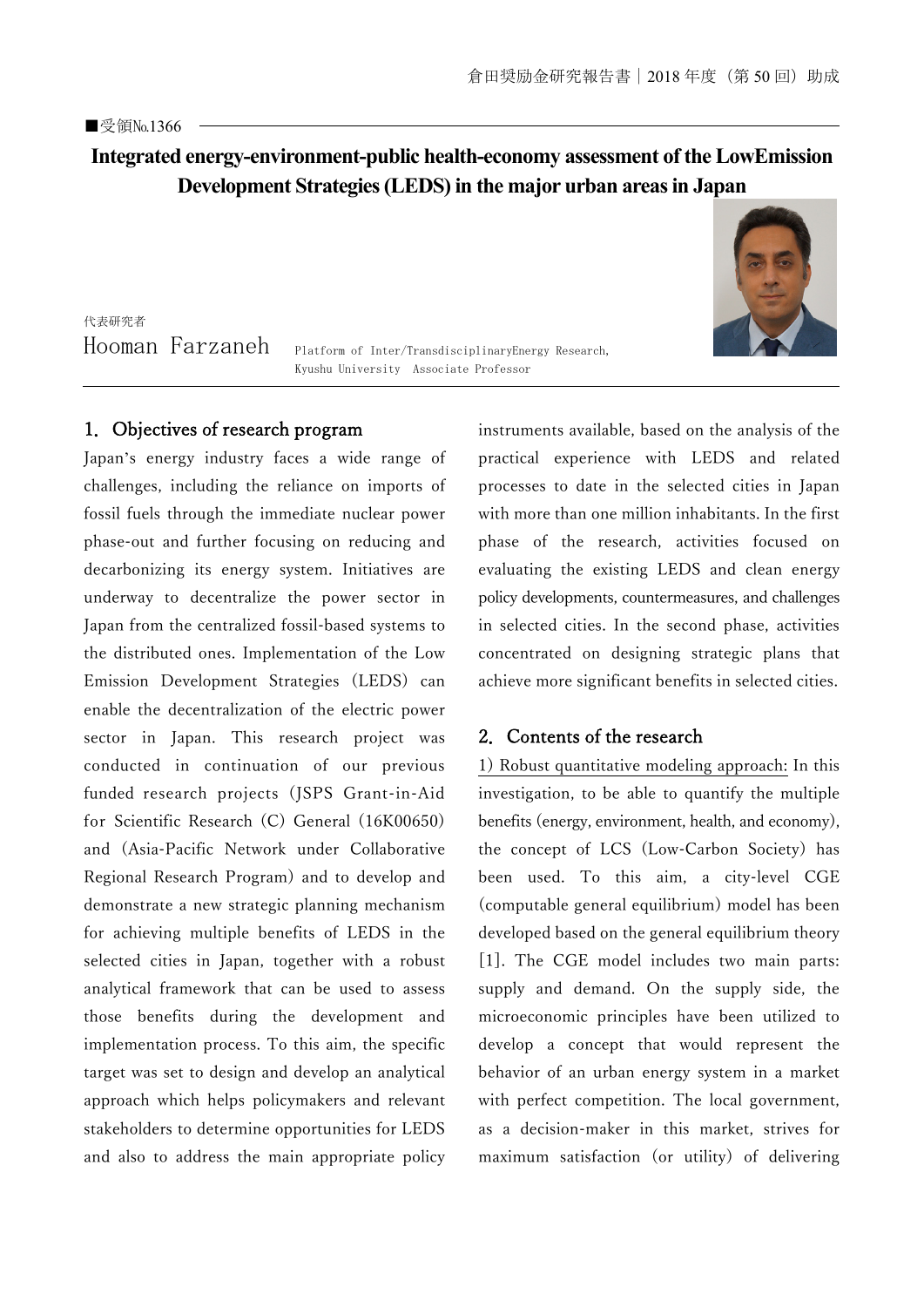certain energy service to the end-users, such as providing required electricity at the end-user level. On the demand side, a spreadsheet simulation model based on the bottom-up end-user method and the Avoid-Shift-Improve (A-S-I) approach has been applied to the end-user levels in order to assess the effect of different scenarios of socioeconomic, technological, and demographic developments on energy consumption and emissions of the citywide energy system in a multi-sectoral context. Evaluating the public health benefits of clean energy development in the selected cities was based on the concentration-response (C-R) functions of the health effects include premature mortality and exacerbation of health conditions such as asthma, respiratory disease, and heart disease, which were collected from epidemiological research. The C-R functions have been used to link the estimated changes in concentrations to several health endpoints. The C-R functions were used to connect the expected changes in concentrations to several health endpoints by introducing the impact function of health effects.

2)Data gathering: Required detailed data were collected from the local energy office and academic organizations in selected cities. We organized several collaboration trips to the selected cities to visit our research collaborators and related stakeholders to obtain insight into specific proposed LEDS, including scale, challenges, and plans in their cities, and to ensure common understanding and consensus by all parties involved. The baseline scenarios were developed based on a comprehensive survey on the metropolitan environmental master plans, cap, and trade programs and climate change strategies to evaluate the existing LEDS and clean energy policy developments in each city.

3)Benchmarking: To reflect the results obtained from the quantitative analysis and in order to measure the socioeconomic and environmental impacts of the planned LEDS and monitor the success of sustainability interventions in the selected cities in Japan, we have developed a composite index that consists of a unique set of 4 dimensions (energy and climate, City planning, social welfare, and economic), so-called " Urban Sustainable Development Index (USDI). This index benchmarks the selected cities based on 13 indicators related to energy and climate, city planning, local economy, and social welfare. Energy and climate-related indicators include GHG emissions, air pollution (NOx, PM10, and PM2.5) and final energy consumption. City planning indicators include clean water accessibility, public transport development, waste collection and management, and urban green space area. The Local economy and social welfare progress are assessed by measuring the local GDP, labor productivity, unemployment rate, life expectancy, public health, and education. The values of the indicators are aggregated based on the Min-Max method for a final ranking. Among selected cities, Tokyo performs reasonably well in USDI with an almost equal share of different indicators, indicating that Tokyo Metropolitan Government developed and successfully implemented a number of policies and subprograms including the Tokyo Metropolitan Environmental Security Ordinance, the Tokyo Climate Change Strategy, and finally the Tokyo Metropolitan Environmental Master Plan that collectively aimed at reducing the energy-related GHG emissions of urban facilities.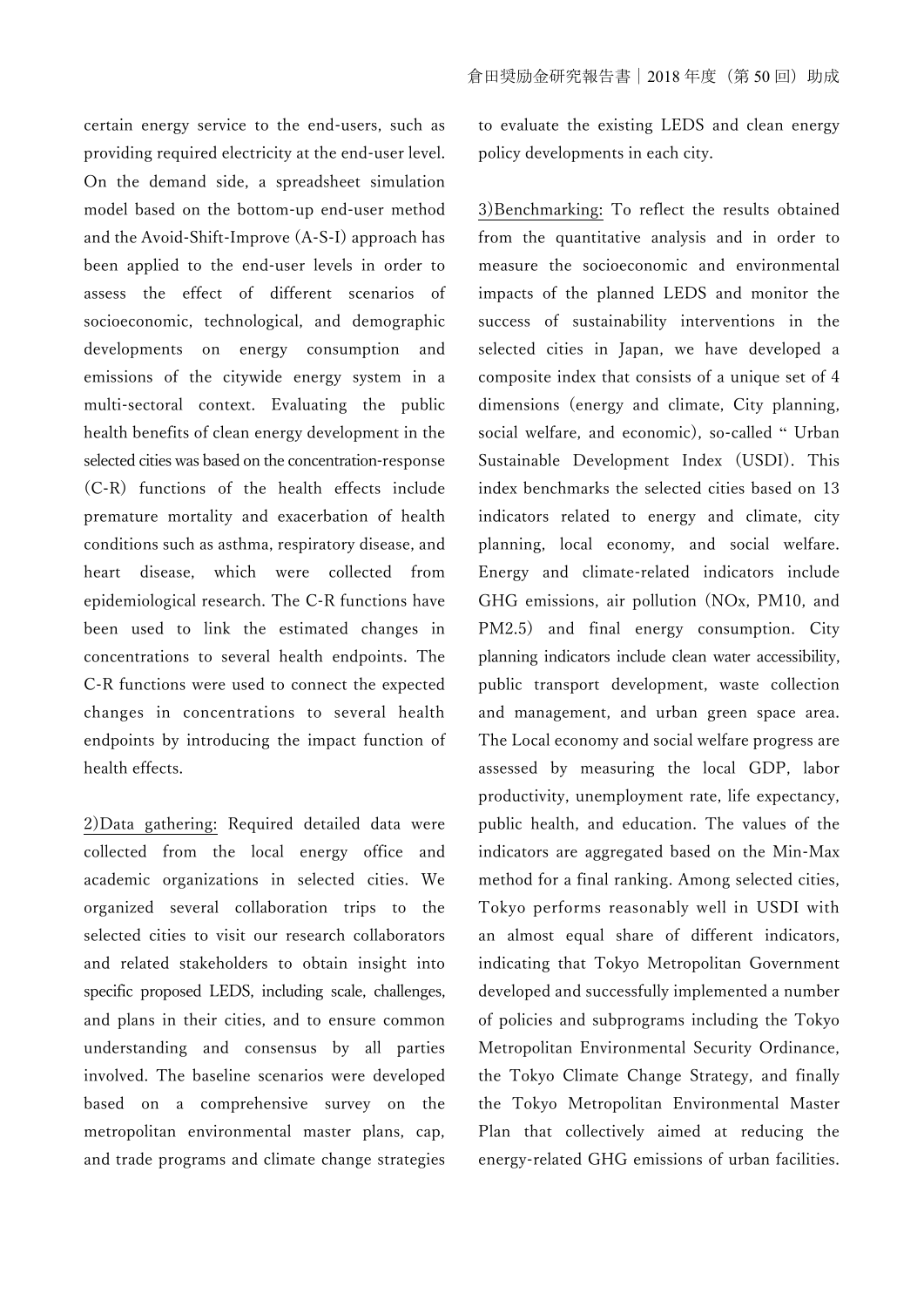In addition to the reduction of GHG emissions and the consumption of energy, these policies set a target to increase the ratio of renewable energy consumption to about 20% by 2030. The strategies that are incorporated within these policies, such as mandatory emission reductions, stakeholder interaction, and predefined emission targets should be considered as the most effective in terms of alleviating environmental pollution within the boundaries of an urban environment. The aggregated USDI scores for the top three megacities of Tokyo, Yokohama, Osaka, were estimated at 0.93, 0.85, 0.84, respectively. Detailed information can be found here=> http://farzaneh-lab.kyushu-u.ac.jp/USDI/USDI.html#/

4)Case study analysis: In addition to evaluating the existing LEDS, we examined the following low emission scenarios:

- *Yokohama*) Smart City Project as the next-generation energy infrastructure, which enables the large-scale introduction of renewable energy and smart-grid application to reduce CO2 emissions in this city. The results revealed that, emissions mitigation through implementation of this scenario accounted for 21% of GHG emission and 25.4% of total air pollutions by promoting the city's energy performance in both the electricity supply system and the end-user level [2].
- Fukushima) Implementation of an innovative hydrogen-based Hybrid Renewable Energy System (HRES), which can be used to provide electricity, heat, hydrogen, and water to the small community (80 households around power station in Shinchi-machi) in this prefecture. The HRES introduced in this scenario was based on the integration of solar power generation,

hydrogen generation from Supercritical Water Gasification (SCWG) of wet biomass feedstock, hydrogen generation from solar water electrolysis, and a fuel cell to convert hydrogen to electricity and heat. As indicated by results, the proposed HRES can generate about 47.3 MWh of electricity and about 2.6 tons of hydrogen per annum, using the annual wet biomass consumption of 98 tons, with a Levelized Cost of Energy (electricity and heat) of the system at 0.38 \$/kWh [3]. The implementation of the proposed HRES in the selected residential area has GHG emissions reduction potential of about 21 tons of CO2-eq per year.

- *Fukuoka*) Implementation of the stand-alone microgrid system that can be used in order to meet the electrical load requirement in a Japnese standard building in Kasuga City. The proposed system consisted of the solar PV (2.65 kW), wind power (2.01 kW) battery (14.86 kW), diesel generator (3.6 kW), converter (2.8 kW). The total cost of the proposed system was estimated at USD 42,300. The LCOE of the proposed system was estimated at 0.88 \$/ kWh [4].
- Osaka): Implementation of a Hybrid Renewable Energy System (HRES) consists of a combination of the solar PV, wind turbine, fuel cell, electrolyzer, hydrogen tank, battery, and biomass generator to satisfy the electricity demand of a target residential region in Osaka with average daily electricity consumption of 4300 kWh As indicated by results, the grid-tied HRES can generate about 49% of the total electricity demand in the target residential area, with a Levelized Cost of Energy (LCOE) of the system at 0.36 \$/ kWh.